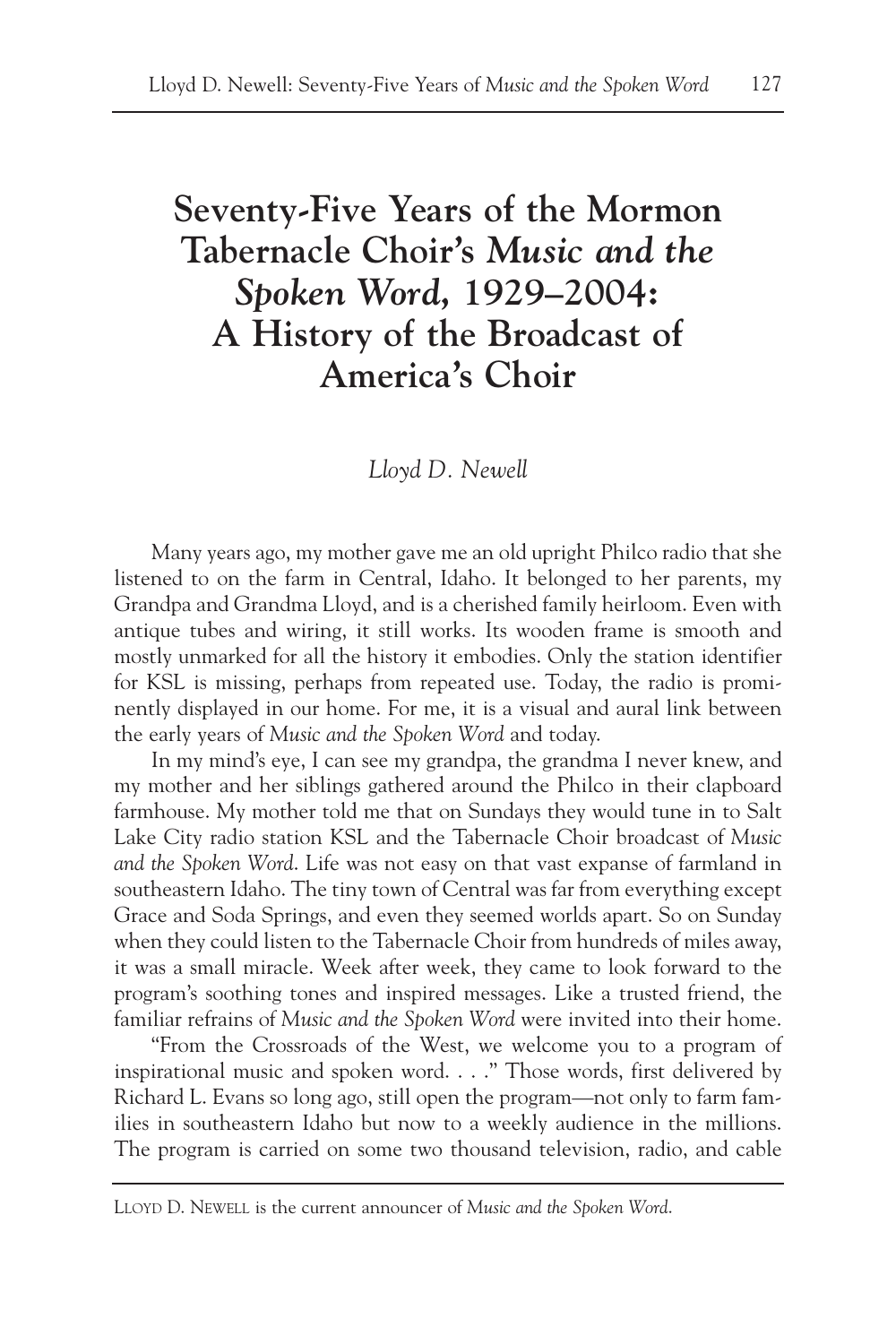stations all over the globe and is the longest continuous network broadcast in the world. Its remarkable historic legacy, reaching back seven and a half decades to the earliest years of broadcasting, still lives today.

# **The Beginnings**

In the 1920s, radio was a new medium that fascinated the public. All across the country, people began to recognize its tremendous possibilities. In Utah, KSL began as a tiny station that broadcast from the roof of a building in downtown Salt Lake City. The radio station—known then as KZN, an NBC radio affiliate—was started in 1922 by The Church of Jesus Christ of Latter-day Saints as an offshoot of the Church-owned newspaper, *The Deseret News*. The initial broadcast on 6 May 1922 was a message from LDS Church President Heber J. Grant. Two years later, thousands of LDS faithful listened to the first radio broadcast of LDS general conference. The next year, radio listeners in Salt Lake City could tune in to Tabernacle Choir rehearsals every Thursday evening.1

About then, KSL station manager Earl J. Glade had a brilliant idea—a nationwide, weekly broadcast of the Mormon Tabernacle Choir. First, he convinced the choir it could be done, and then he convinced the management of NBC. Beginning in 1929, the nation could hear the Mormon Tabernacle Choir every week. The broadcast continued for three years on the NBC network, the time and day varying from week to week. In 1932, despite efforts by NBC to retain the broadcasts, KSL switched to the new CBS Radio Network when CBS President William Paley offered to carry the weekly nationwide broadcasts of the Tabernacle Choir on a regular Sunday morning time slot.

## **First Broadcast**

The first broadcast of what would become known as *Music and the Spoken Word* (*MSW*) was on Monday, 15 July 1929, at 3:00 p.m., a hot summer afternoon in the Tabernacle on Temple Square. KSL ran a wire from its control room to an amplifier more than a block away in the Tabernacle. The only microphone KSL owned was suspended from the ceiling in the Tabernacle to capture the choir sound, and nineteen-year-old Ted Kimball was obliged to climb a stepladder to speak into the microphone and announce the songs. The mike was "live" throughout the broadcast, and Ted stayed perched on the ladder for the duration. NBC headquarters informed a KSL engineer by telegraph when to start the program. Hand signals to Ted Kimball marked the cue to begin. Anthony Lund was the music conductor;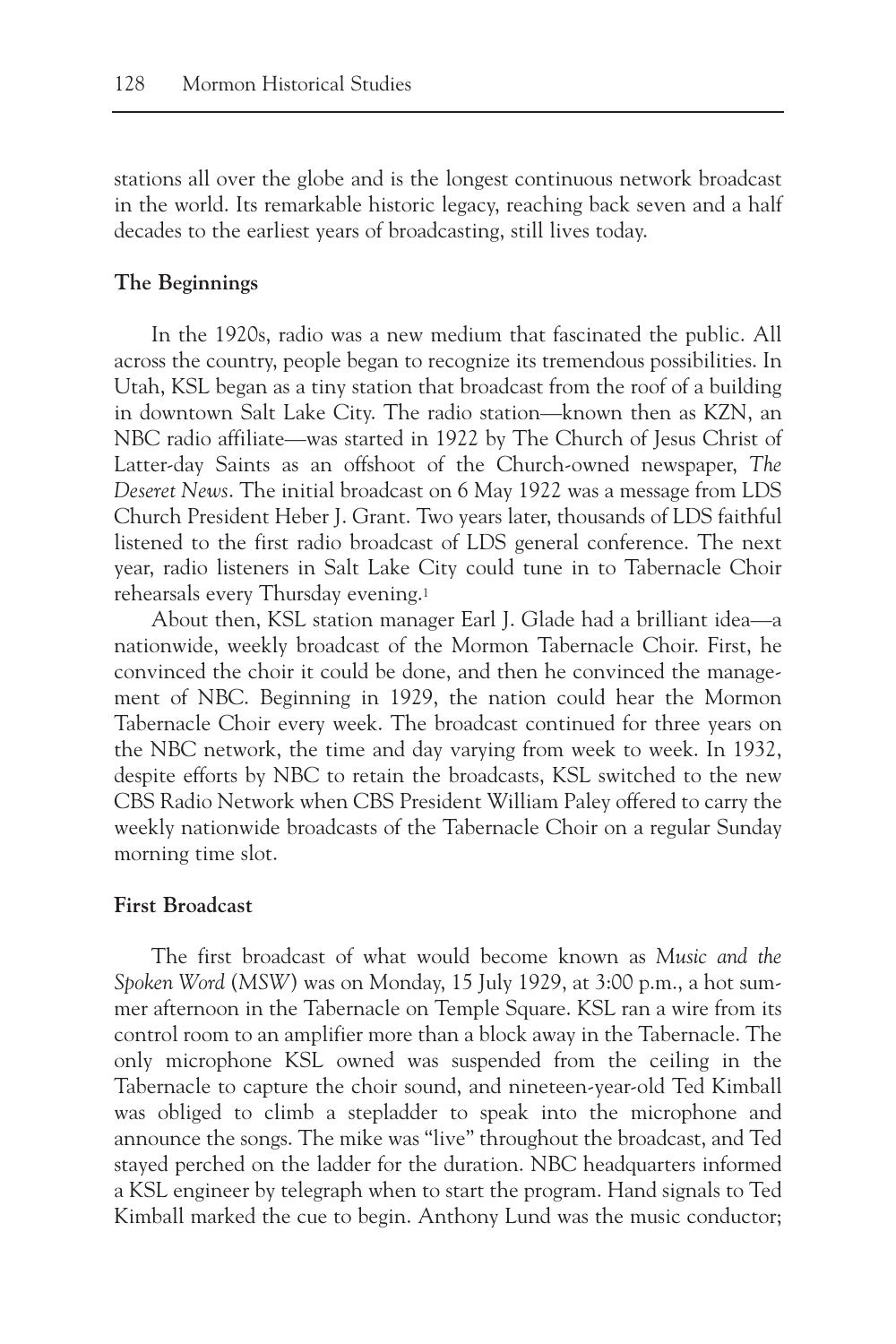Edward P. Kimball was at the organ; and his son Ted was the first announcer.

Just five years ago, when we celebrated the seventieth anniversary of *MSW*, we used an early microphone much like the one for the first broadcast. Speaking into this mike—one that was used by Richard L. Evans for so many years—was a thrill I will not soon forget. As it turned out, television personality Oprah Winfrey was in the audience that Sunday and came up after the broadcast to speak briefly to the choir. She thanked them for inspiring her and said that she grew up listening to the choir. (The import of having a famous broadcast personality in the Tabernacle, in awe of the choir, on the Sunday we were commemorating seventy years is a memory to long cherish.)

All of this should come as no surprise. From the first time *MSW* was sent out over NBC's thirty-station network, the program was favorably received. It was an immediate success. On 23 July 1929, a telegram was received from M. H. Aylsworth, president of NBC: "Your wonderful Tabernacle program is making great impression in New York. Have heard from leading ministers. All impressed by program. Eagerly awaiting your next." The program was off and running. Ted Kimball announced the first few broadcasts and then left to serve a full-time Church mission. Several other announcers followed until June of 1930 when a twenty-four-year-old announcer from KSL, Richard L. Evans, was chosen to be the program announcer. Who could have imagined that just four years later he would receive a national award as the best radio announcer in the country?

#### **Richard L. Evans—Announcer from June 1930 to October 1971**

Like his predecessors, Richard L. Evans began by announcing the titles of compositions and the station identification. In time, he began to relate the title of a song to some point of philosophy or moral profundity. These short thoughts flowed from the music and evolved into two- to three-minute nondenominational "sermonettes." Listeners were so pleased with the additions he made that he began crafting weekly inspirational messages. His trademark "sermonettes" were known for their simple eloquence and uncommon wisdom.

In 1954, to commemorate the choir's twenty-fifth year of weekly broadcasts, *Life* magazine editorialized on the program's legacy with these words:

Those who know this program need no arguments for listening to it, or no introduction to its producer and commentator, Richard L. Evans . . . or to the disciplined voices. . . . Millions have heard them, and more millions, we hope, will hear them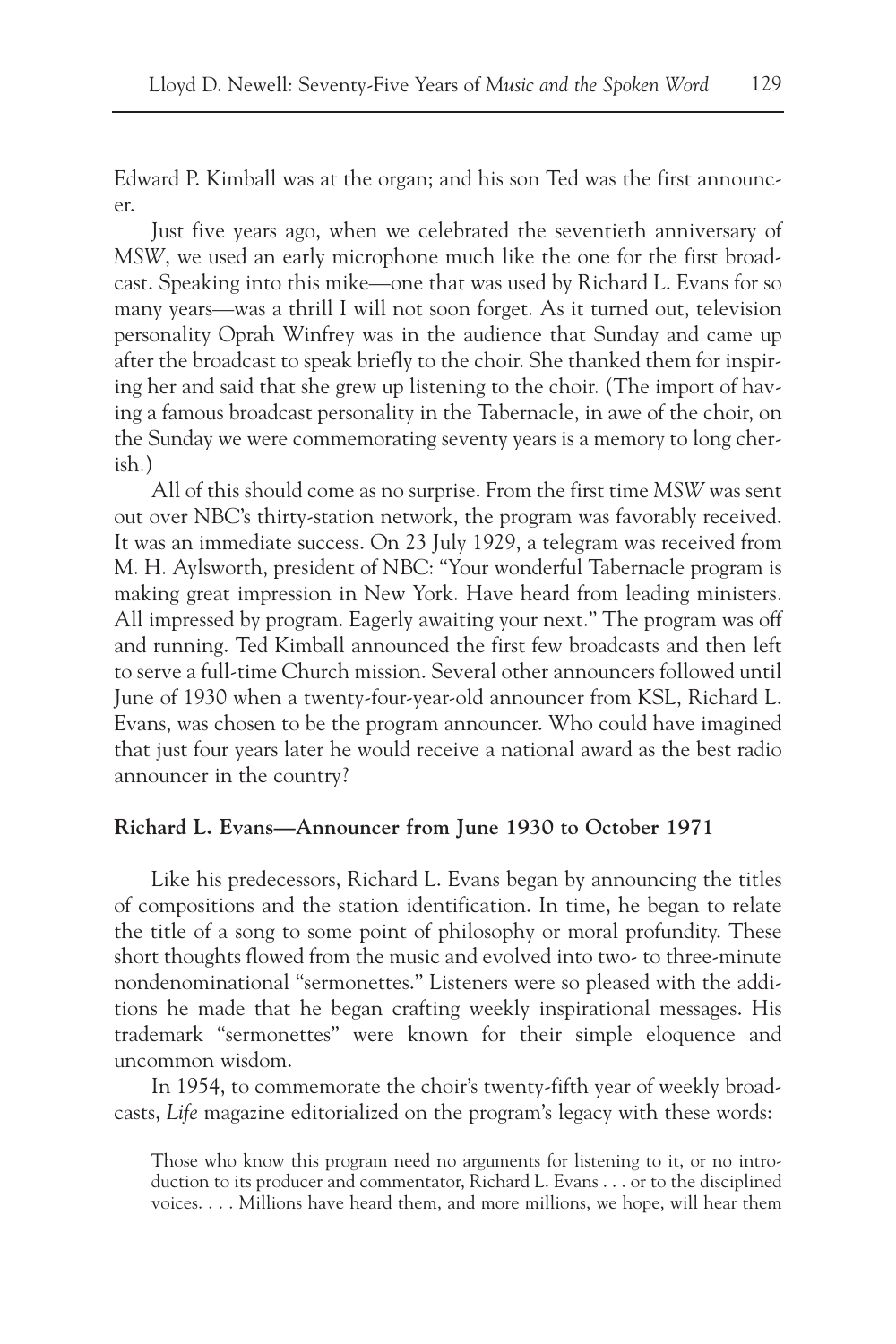

*Richard L. Evans was the announcer for* Music and the Spoken Word *for forty-one years. Photograph courtesy of LDS Church Archives.*

in years to come. It is a national institution to be proud of, but what matters more is that Americans can be linked from ocean to ocean and year to year by the same brief respite from the world's week, and by a great chord of common thoughts on God and love and the everlasting things.2

For forty-one years, until his death, Richard L. Evans continued as announcer, writer, and producer of *MSW*. His name and voice are forever linked to the broadcast. His indelible contribution is still imprinted on each broadcast. The closing words he wrote many decades ago remain unchanged today, "Again we leave you from within the shadows of the everlasting hills. May peace be with you this day and always."

Because of his role in shaping the broadcast through four of its seven decades, an

overview of the broadcast would not be complete without a short history of his life. Truly, he was the individual who created *MSW* as we know it today. He became a famous man in his time, yet few would ever know of his humble, even inauspicious, beginning.

A descendant of hardworking, faithful pioneer ancestors, Richard Louis Evans was born in Salt Lake City on 23 March 1906. He was the ninth child of goodly parents, John and Florence Evans. His father had worked up the ranks as an errand boy at the *Deseret News* to the position of general manager. Ten weeks after Richard was born, his father returned from a late meeting, tried to get off a streetcar just before it reached a full stop, missed his footing, and fell to the ground. With a brain concussion and other injuries, he died several weeks later. Richard's widowed mother was left behind with nine children under eighteen years of age. Although Richard never knew his father, his mother always taught the children that their father was still with them as the head of their eternal family.3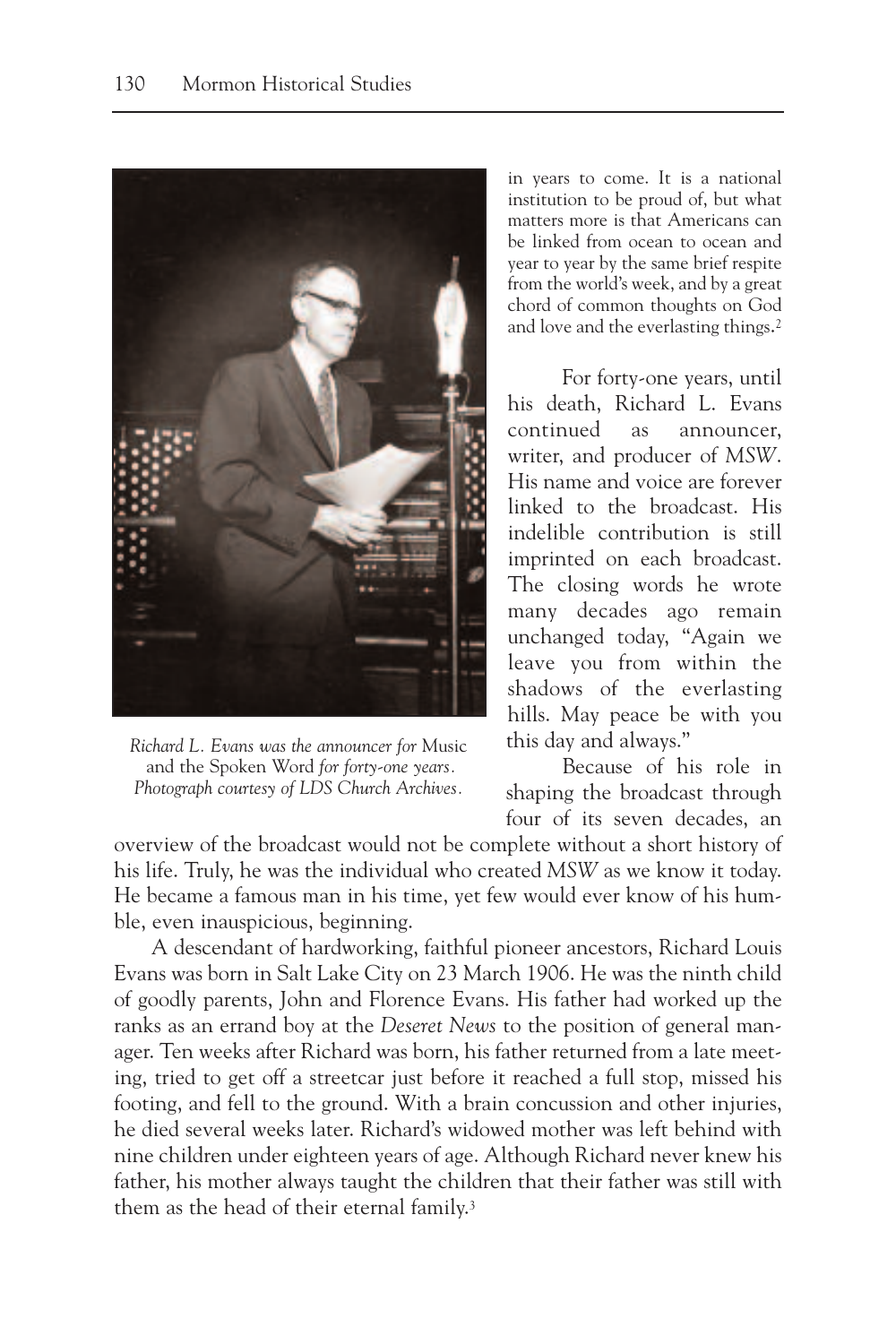Richard and his siblings learned to work hard in a variety of jobs to help support the family. From the early years of grade school to the time he left on his mission, he delivered newspapers, sold flowers, washed dishes, drove truck, and worked as a traveling salesman, to name but a few of many jobs. At this early age, he learned about thrift, frugality, and the value of hard work (all of which would become common themes in his future Spoken Word messages). He excelled in school and was the editor of his high-school newspaper and yearbook, a champion debater, and recipient of the Heber J. Grant scholarship award.

Just after Richard turned eleven years old, he was wounded in a mock battle with neighborhood playmates. Unbeknownst to Richard, one of the boys was playing with a loaded BB gun. A pellet struck Richard in his left eye. With blood streaming down his face, he ran home, pleading with his sister, "Don't cry; pray for me." He lost the eye and was fitted with an artificial one. Few knew he was blind in one eye for the rest of his days. Occasionally, I have asked people if they knew that Richard L. Evans was blind in one eye. Rarely has anyone known about that or about the untimely death of his father. I have searched in vain for any references to those two events in his writing and speaking. Elder Evans's son told me that he found out about the accident from his mother when he was a teenager. It seems that Richard did not spend much time with self-pity. He just went forward with his life. However, those disadvantages seemed to give him an extra measure of spiritual sensitivity and empathy for others who struggled with adversities. Perhaps they also made him more determined to work hard and succeed.

Throughout life, Richard was known for his loving devotion to his mother. The circumstances of his birth and his father's death established a special bond and deep mutual affection between them. Years later, as a grown man, he would speak of his mother on the Tabernacle Choir broadcast:

The Lord God had given her to me, and me to her, and she seemed to be as the extended arm of his influence. . . . She had nourished and sheltered me in infancy; nursed me in illness; heeded my cries and quieted my fears; had taught and counseled and encouraged, and dulled the sharp edge of disappointments. . . . We thank mothers for life given and for lessons learned, and for the constancy of their sacrifice and service. And best we honor them when we become the best of what they have taught us to be.4

At his mother's knee, Richard was taught the principles of the gospel and the importance of strong faith. When he was sixteen years old, an inspired patriarch blessed him that he had a "bright career" ahead of him, that he would "stand in holy places and mingle with many of the best men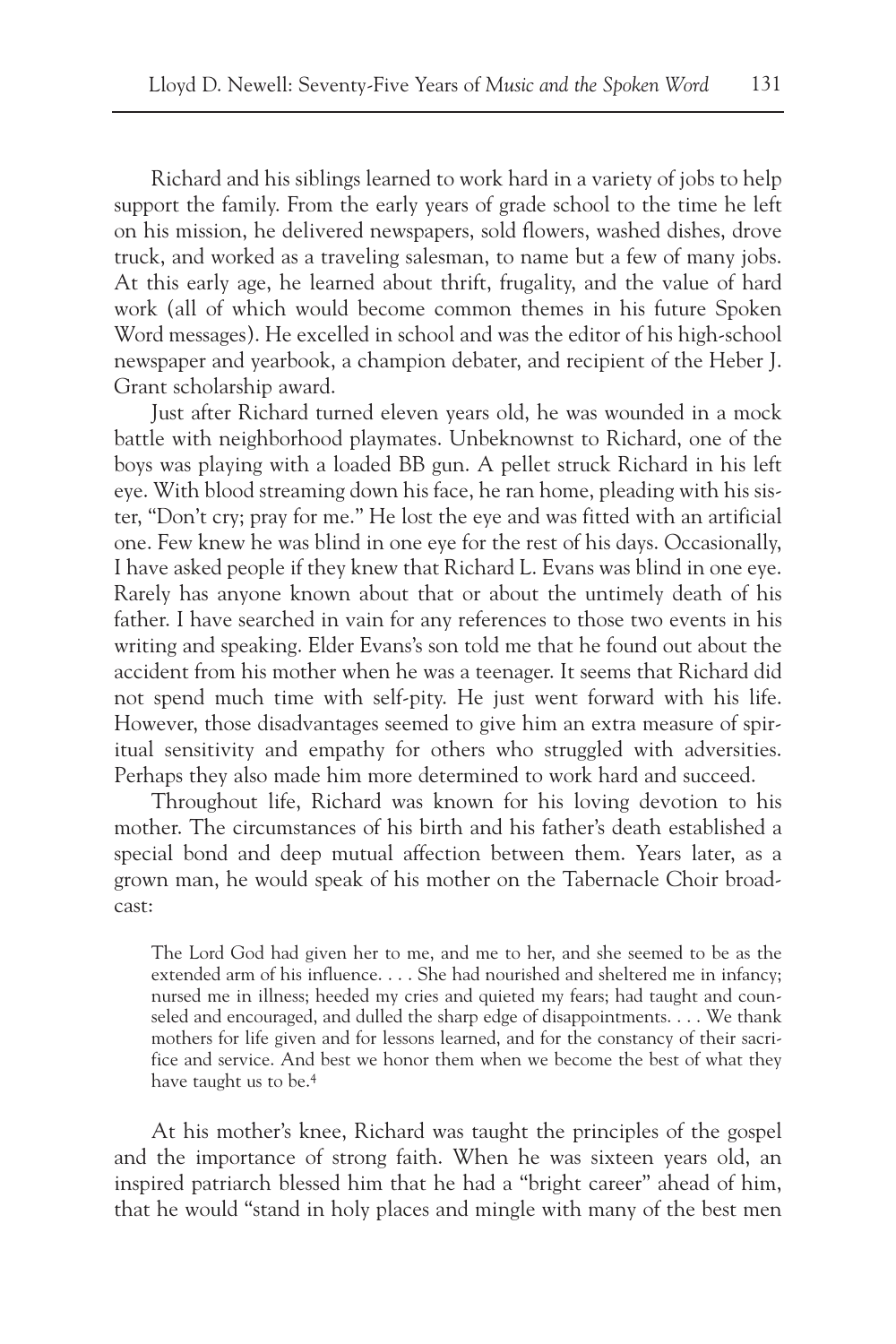and women upon the earth," and that he would serve the Lord in "distant lands, travel much and see many wonderful things." The patriarch also blessed him that "his tongue [would] be loosened and become as the pen of a ready writer in dispensing the word of God and in preaching the gospel to [his] fellow men."5

At twenty years of age, Richard L. Evans was called to the British Mission where he served for nearly three years. While serving, he was given many opportunities to hone his writing skills, such as being associate editor of the *Millennial Star*, first under Elder James E. Talmage and later Elder John A. Widtsoe (both of the Council of the Twelve Apostles). Elder Widtsoe also appointed Elder Evans to be secretary of the European Mission and persuaded him to write the centennial history of the mission.<sup>6</sup>He was rigorously taught, lovingly mentored, and warmly embraced by these two giants in LDS Church history.

Richard L. Evans continued a close association with Elder and Sister Widtsoe until their deaths. He became as a son to them, the Widtsoes having lost their last surviving son only a few months before arriving in England. When he said goodbye to the Widtsoes at the conclusion of his mission, he wrote in his journal: "This morning I parted company with the best man I have ever known. . . . Before we parted, he gave me the most wonderful blessing I have ever had and promised long, full service, health and achievement and told me in certain terms that the Lord was pleased with my labors. We put our arms around each other and parted as father and son." $^{\prime\prime}$ 

The Widtsoes gave Richard a key to their home, and he carried that key in his pocket until the day he died as a symbol of what they had meant to him.8

During the years after his mission and continuing through his thirties, opportunities and blessings poured into Richard's life, as he worked hard and prepared for all that lay ahead. He married Alice Thornley from Kaysville, Utah, in 1933, and together they would have four sons. Richard earned bachelor's and master's degrees, with honors, from the University of Utah. He got a job as an announcer with Radio Station KSL, began announcing the Tabernacle Choir broadcast, and became editor of the *Improvement Era*.

At age thirty-two, he was called by President Heber J. Grant to fill the vacancy occasioned by the death of J. Golden Kimball and became a member of the First Council of Seventy, the youngest man called as a General Authority of the Church in more than thirty years. (The average age of the other six members at that time was sixty-five; the youngest was fifty-seven). In his address given at general conference in October 1938, immediately after being called as a General Authority, he said: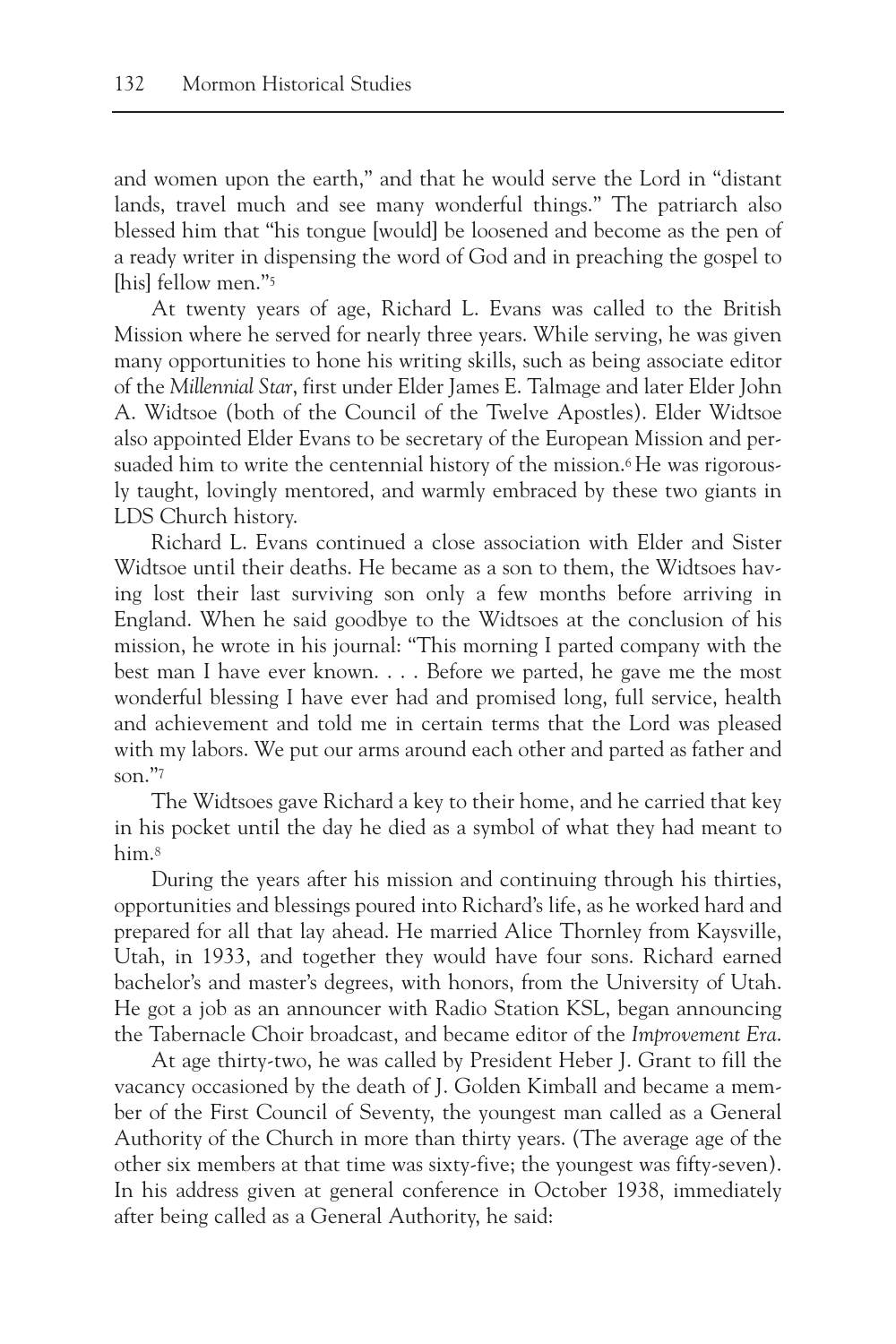I spent a sleepless night Thursday night, burning old bridges and building new ones. I think that perhaps this call would have come easier to me a little later in life, after I had had a better opportunity to make substance of more of my dreams, but perhaps this is not so. Perhaps I must just exchange old dreams for new dreams. . . . Furthermore, it is all part of a great plan. The Lord still chasteneth whom he loveth, and all those things which come into our lives in spite of our best-laid plans, are part of the education and enriching experience of every child of God who walks the earth.9

Elder Evans's various assignments allowed him to develop a close relationship with President Heber J. Grant. On one occasion, prior to his call as a General Authority, Richard spoke with him about a desire to work on a doctorate and possibly pursue job opportunities in broadcasting that had opened up to him in several large eastern cities. Richard reported that when he asked President Grant's advice, the prophet looked at him with a twinkle in his eye and said, "I think I'd stick around if I were you." And so he did.10 Richard's brother commented that "as his life unfolded, Richard recognized that . . . the President's advice had changed his whole life—and for the better."11 Indeed, many years later he would say on the Spoken Word:

No man ever lived his life exactly as he planned it. There are things all of us want that we don't get. There are plans that all of us make that never move beyond the hopes in our hearts. There are reverses which upset our fondest dreams. . . . There are many things in life beyond the present power of anyone to alter or to answer or to understand. And what we cannot understand we shall have to accept on faith until we do understand. In any case, rebellion isn't the answer. But neither is hopeless resignation. Resignation may retreat too far. But somewhere between bitter rebellion and beaten resignation there is an effective fighting ground where a man can make the most of whatever is; where he can still face each day and do with it whatever can be done.12

In addition to the weekly broadcasts, Richard L. Evans accompanied the choir as it traveled to sing in concert halls throughout the world. As the choir announcer, he would introduce the music and add well-chosen words of commentary and humor. Today, as I travel with the choir, occasionally I will use some of the same lines in my concert commentary and announcing that Richard L. Evans coined decades ago. At an appropriate moment in the concert, after I tell a little about the choir, I say something to this effect: "These are wonderful people. In fact, I'd like you to meet each one of them." I then turn to the back row and say, "Starting at the top, we have . . . ." People always laugh and respond heartily to the thought of introducing 360 singers. Or I might say, "You may not know that some members of the choir are married to each other." Then I turn to the choir and ask, "Would you please stand if you are married to someone in the choir." More than a dozen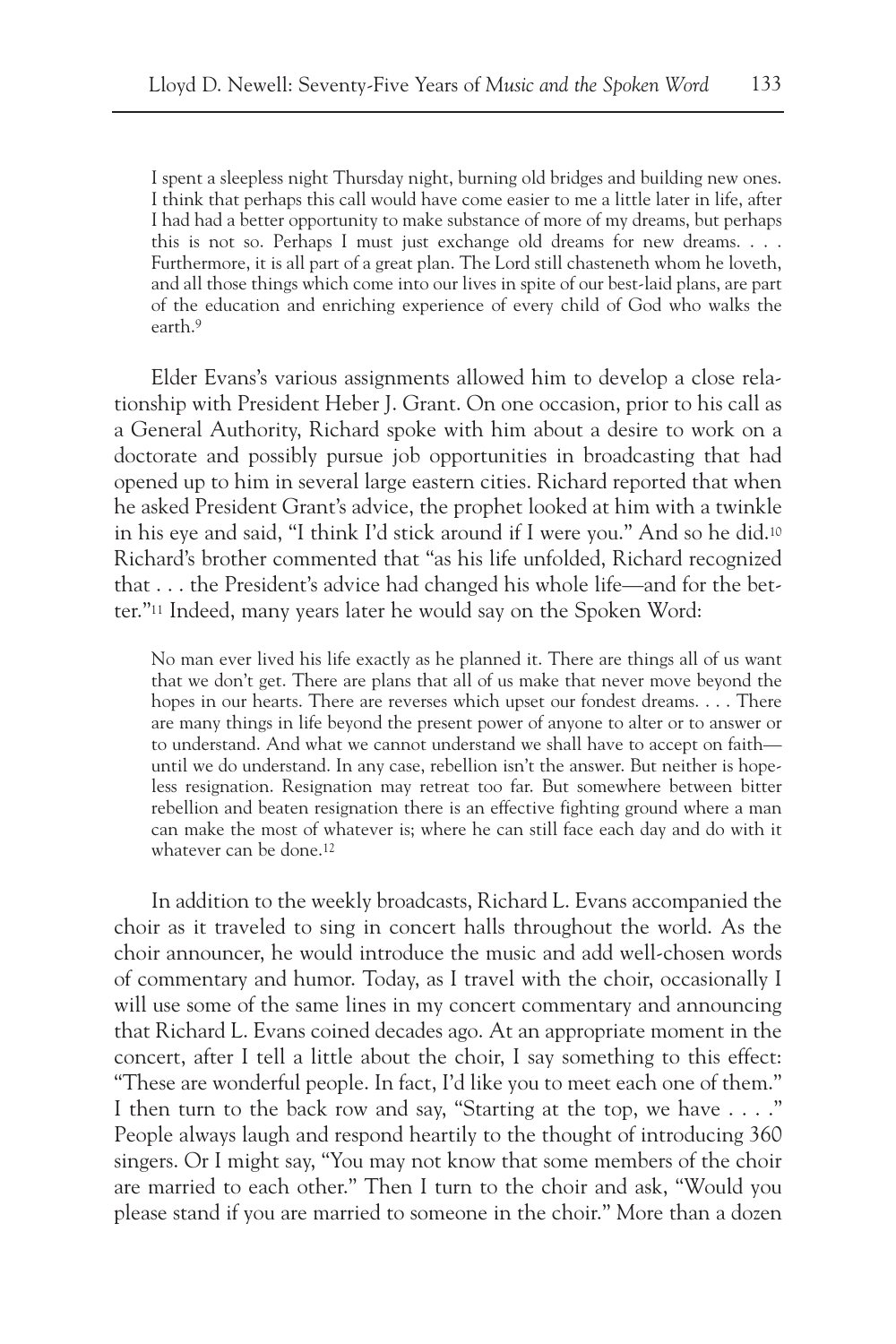couples stand as everyone applauds. Then I say, "Now if you counted quickly, that should have come out even."

After Elder Evans had served for fifteen years in the First Council of Seventy, President David O. McKay announced Richard's name at the October 1953 general conference as the newest member of the Quorum of the Twelve. After a sustaining vote, President McKay introduced Richard by saying, "Elder Evans whom you know and have known because of his work on the radio and his service in the stakes, and whom the entire nation knows,—Richard L. Evans,—will now speak to us."13 The new Apostle came to the pulpit in the Tabernacle and said:

I have frequented these beloved walls for a period now approaching a quarter century in many situations and assignments. But this is the most difficult thing I have here had to do. It seems that this chapter was not in the script which I had written for myself. In the brief, but in some respects too long a time since first I became aware of this possibility, I have measured the full measure of my life many times over. There are those here who know much better that I the weight of this work. There is none here who knows better than I my own limitations, inadequacies, and imperfections, and the feeling of smallness which I have. But if you and my Father in heaven will accept me as I am, with your help and his, I shall earnestly endeavor to be better than I am or have ever been.14

As a special witness of Jesus Christ to the world, Elder Evans would take on new and demanding activities and assignments. All the while, he would remain the voice for *Music and the Spoken Word*, rarely missing a broadcast, still producing it, and writing and announcing its weekly message—but now as a member of the Quorum of the Twelve.

His spoken word messages are still having an impact today. For example, in 1997, twenty-six years after his death, the *Wall Street Journal* carried a front-page article and picture about the enduring appeal of Richard L. Evans. Among other stations, his messages have been featured on Radio Station KMOX in St. Louis drive-time programming. In response to a question from management, listeners called and wrote in by the hundreds, telling the station to continue broadcasting Richard L. Evans's taped inspirational messages—as they had done for several decades.15

One writer expressed his regard for Richard Evans this way: "His deep, soothing voice and his genius for composing moving messages have made him famous and well loved in countries throughout the world. His expressed thoughts have seemed to be exactly what people wanted and needed to hear, and the response of so many has been, 'He seemed to be talking only to me."<sup>16</sup>

Richard L. Evans spoke on a wide variety of subjects, but each message was filled with hope and truth, the good news of the gospel. He often spoke of such principles as work, gratitude, duty, industry, civility, happiness, and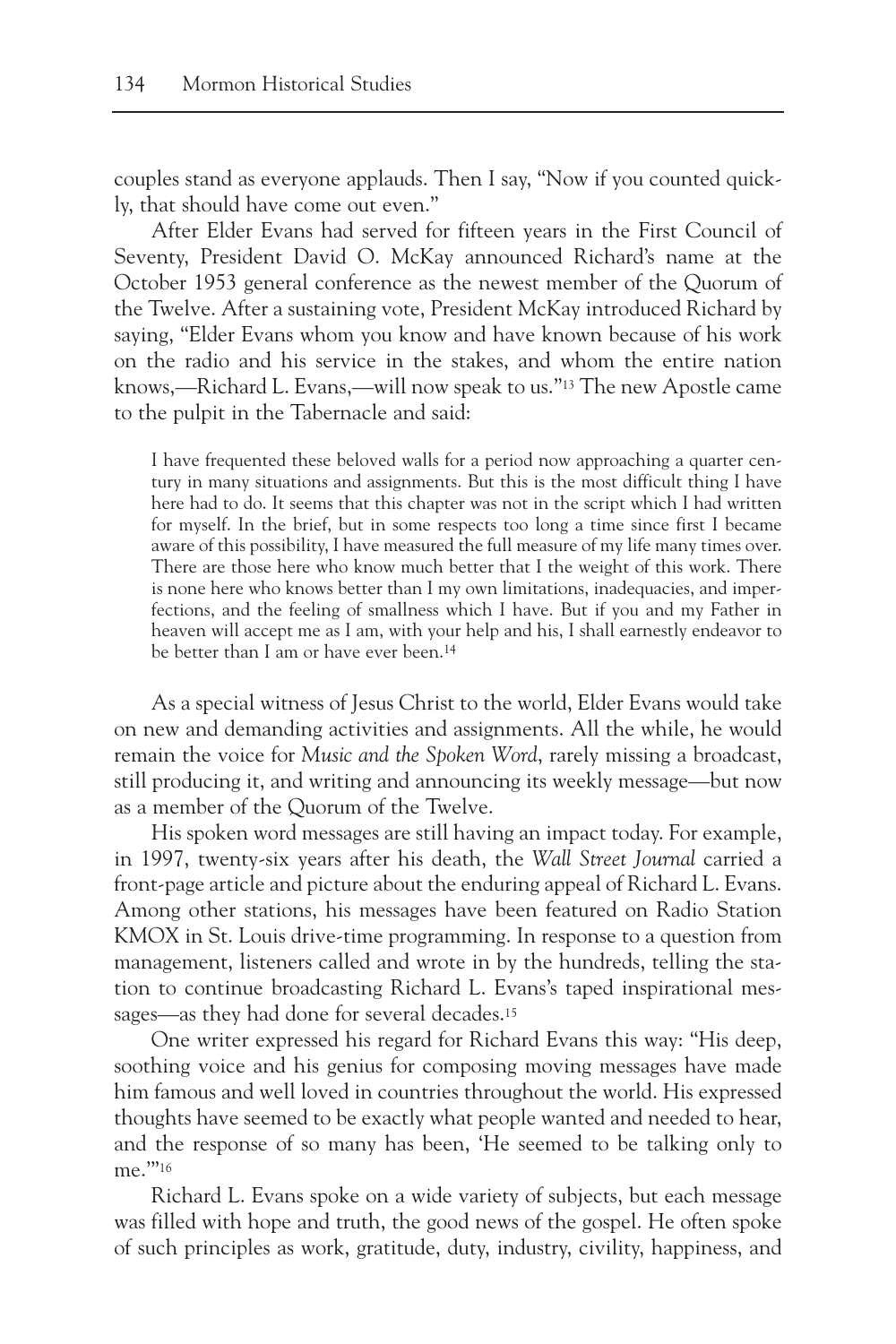love. He stood for timeless values, constantly urging his vast audience to focus their lives on the everlasting things. He said on the broadcast, "Life is largely a reflection of what people believe plus what they have the courage and conviction to stand for, to live for."17

His voice and the broadcast were a constant in good and bad times. Like trusted friends, Richard L. Evans and *Music and the Spoken Word* have seen their audiences through war and depression, peace and prosperity. They have steadied troubled hearts, assuaged disappointments, added upon joys, lightened loads, and led one generation after another to God.18

Still today, I receive scores of letters—mostly from non-LDS individuals—expressing gratitude for the program. Often, some three and a half decades after his death, the letter writer expresses love and admiration for Richard L. Evans and remembers, with fondness, his voice and his messages. "I grew up listening to the spoken word with Richard L. Evans," one person wrote me years ago."Through the radio he became my friend during both happy and difficult years. Sometimes I can still hear his voice softly giving me some much needed counsel."19 Elder Evans was so closely connected with the broadcast for so many years that untold numbers still cherish his memory and honor his name. During the seventy-fifth commemorative year, I have selected and delivered one of Richard L. Evans's "Spoken Word Classics" the last Sunday of every month. Many have appreciated listening to these timeless messages, brought back from the past. I am continually struck by the relevancy and enduring appeal of his words, even though some were given by Richard L. Evans more than sixty years ago.

Among others, Richard L. Evans was instrumental in bringing *MSW* to a television audience in 1949. In 1959 the broadcast was voted America's most popular classical and religious program in a national listeners' poll. Elder Evans understood the awesome power of broadcasting and other media to shape opinions and spread goodwill, so he worked tirelessly to share these gifts with a broader audience.

In addition to producing and writing the weekly choir broadcast, Elder Evans wrote a syndicated newspaper column for William Randolph Hearst's King Features Syndicate for five years. It was circulated to millions of homes and had one of the largest readerships in the nation. He wrote articles for *Reader's Digest* and *Encyclopedia Britannica* and was asked to write an article for *Look* magazine to define the Church's beliefs.20

He wrote seventeen books, most of them compilations of his messages and quotes nationally published by Harper and Brothers. His books were read by millions and reviewed by the most prestigious media outlets of the time, including this *New York Times* review: "[They] reveal an Addisonian charm which lifts them into literature. . . . Here is a classic, an example of how to put ancient realities to a modern world." And this from the *Los*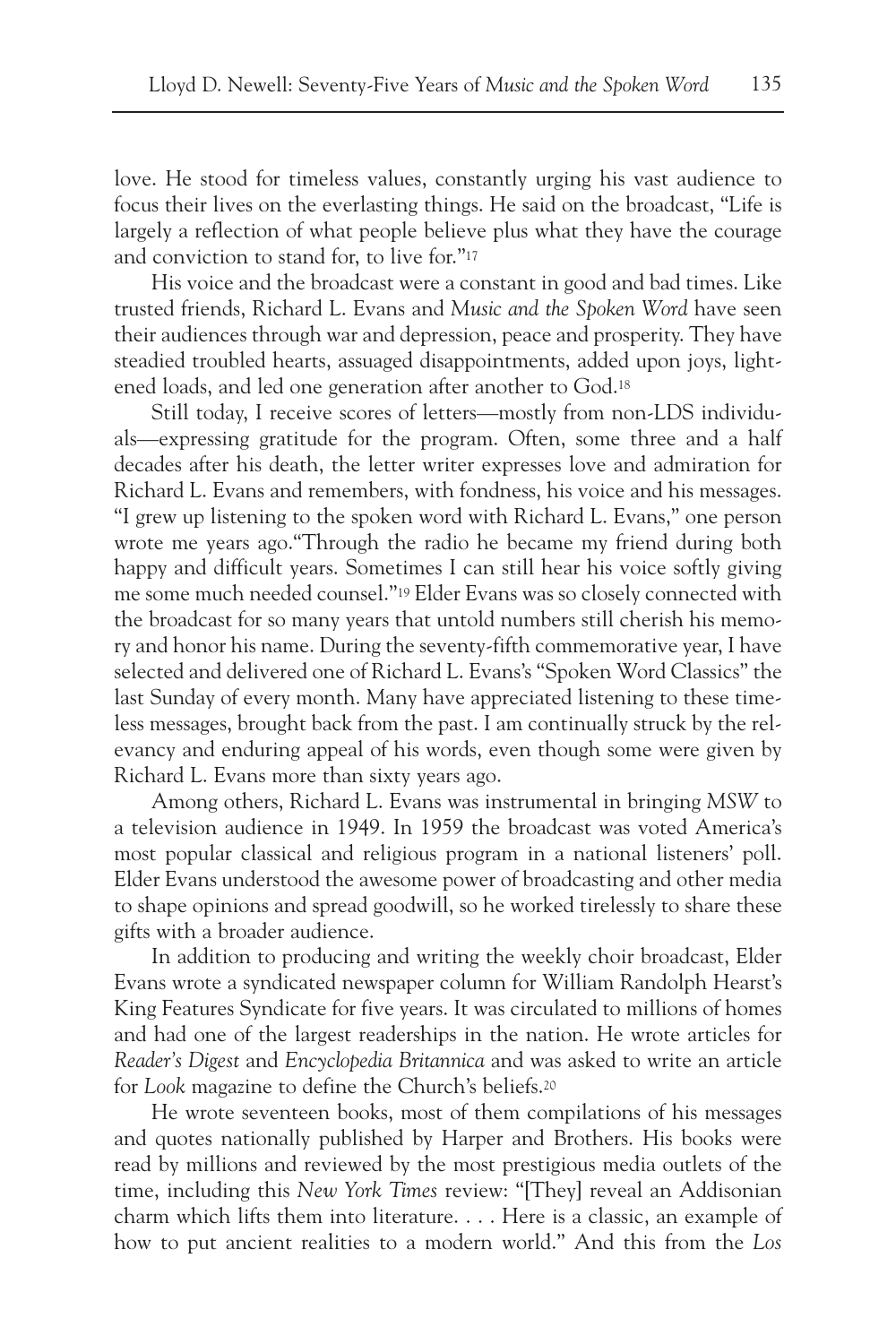*Angeles Times*: "There is a classic simplicity here which makes meaning clear, and an eloquence which drives home a point."21

Richard L. Evans was also busy with civic affairs, most notably with the Rotary Club. Over three decades, he rose from local offices to be president of Rotary International in 1966. During that year, he and his wife addressed audiences in sixty countries on every continent and in twenty-five states in the U.S. It would be impossible to calculate the goodwill he generated as he traveled, spoke, and met with dignitaries and officials from around the world. The people with whom he met came to love and trust him—and the broadcast he so loyally served.

People often wondered how he could do all that he did. They attributed his accomplishments to talent and genius. He had much God-given ability, to be sure, but those who knew him best "recognized the working garments in which the genius was clothed."22 He was an extremely hard worker, seldom rested from his labors, and often rose between 3:00 and 5:00 a.m. to work for a few hours before going to the office.

Richard L. Evans's death was unexpected. He was only sixty-five years old when he died, just after midnight, on 1 November 1971. Elder Evans worked vigorously, as usual, up to his final days, when he became ill from a viral infection. Just before he died, he lay in his hospital bed when the Sunday morning broadcast, by recording, came on. His voice and words, on nationwide broadcast, encouraged faith in the future. "There are times when we feel that we can't endure—that we can't face what's ahead of us . . . that we can't carry the heavy load. But these times come and go . . . and in the low times we have to endure; we have to hold on until the shadows brighten, until the load lifts. . . . There is more built-in strength in all of us than we sometimes suppose."23

I was fifteen at the time and remember little about Elder Evans's passing, except the suddenness of it. But others have eulogized his life so well. Upon his death, the Council of the Twelve Apostles issued a statement to commemorate his life and contribution:

Numerous people the world over have happily boasted that "Richard Evans is my church." For forty-two years, under intense pressures, Elder Evans has returned to the microphone nearly every week with a message of depth and faith and freshness and inspiration.

As limitless approaches are made with the people all over the world by missionaries and others of us, we are greeted with the statement: "I listen every Sunday morning to Richard L. Evans." This apostle touched the hearts of millions.24

At the first session of the April 1972 general conference, President Harold B. Lee, First Counselor in the First Presidency, conducted. In his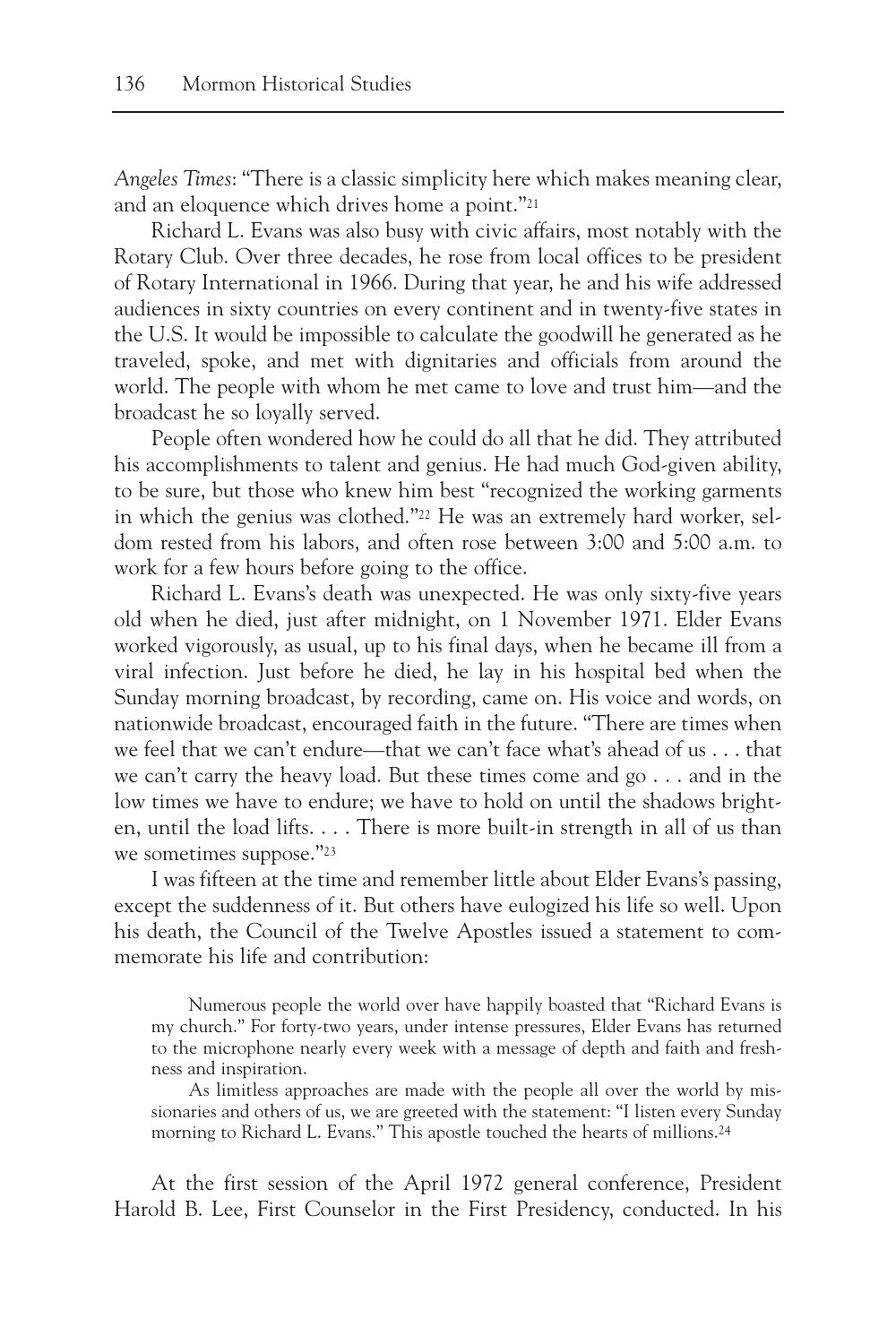opening remarks, he extended cordial greetings and then spoke of one who was missing:

It is with subdued hearts that we remember our beloved Richard L. Evans. His voice, his spirit, and his admonitions and counsel were one of the highlights of his association as a General Authority of the Church. Richard L. Evans didn't just belong to the Church; he belonged to the world, and they claimed him as such. We know that there are heavenly choirs, and maybe they needed an announcer, and one to give the Spoken Word. If so, maybe the need was so great that he is called to a higher service in that place where time is no more.<sup>25</sup>

President Lee's words must have comforted those who had been mourning the death of this remarkable man, Richard L. Evans. *Music and the Spoken Word*, the broadcast that he shaped, would ever remain his legacy. As the First Presidency of the Church eulogized: "While others may be raised up to shoulder part of the heavy load he carried, there will never be one to take the place of Richard L. Evans, apostle, philosopher, thoughtful friend, wise counselor, loving husband and father."26

# **J. Spencer Kinard—Announcer from February 1972 to October 1990**

Onto these legendary footprints walked J. Spencer Kinard. As a reporter for KSL Television in November of 1971, Spence Kinard was assigned to cover the funeral of Richard L. Evans. Ironically, he was also determined to break the story of who was going to replace Richard L. Evans as announcer of *MSW*. Several months earlier, Spence Kinard had returned to Salt Lake City after working with CBS in New York. Meanwhile, Alan Jensen, a man who had substituted for Richard L. Evans from time to time, continued to announce the weekly broadcast from November 1971 through mid-February 1972.

Beginning in January of 1972, the Church conducted tryouts for the position of announcer left vacant with the passing of Elder Evans. About this time, Spence Kinard was invited by Elder Gordon B. Hinckley to try out for the position.Upon the passing of Elder Evans, Elder Gordon B. Hinckley—another man who loves the choir and its broadcast—was assigned to take Elder Evans's place as overseer of the choir. President Hinckley has retained direct supervision of the choir to this day. A brief history of the choir's broadcast could not be written without commenting on the visionary leadership and unfailing support of President Hinckley over more than three decades. He is affectionately referred to as the choir's and *MSW*'s number one fan.

On 21 February 1972, President N. Eldon Tanner of the First Presidency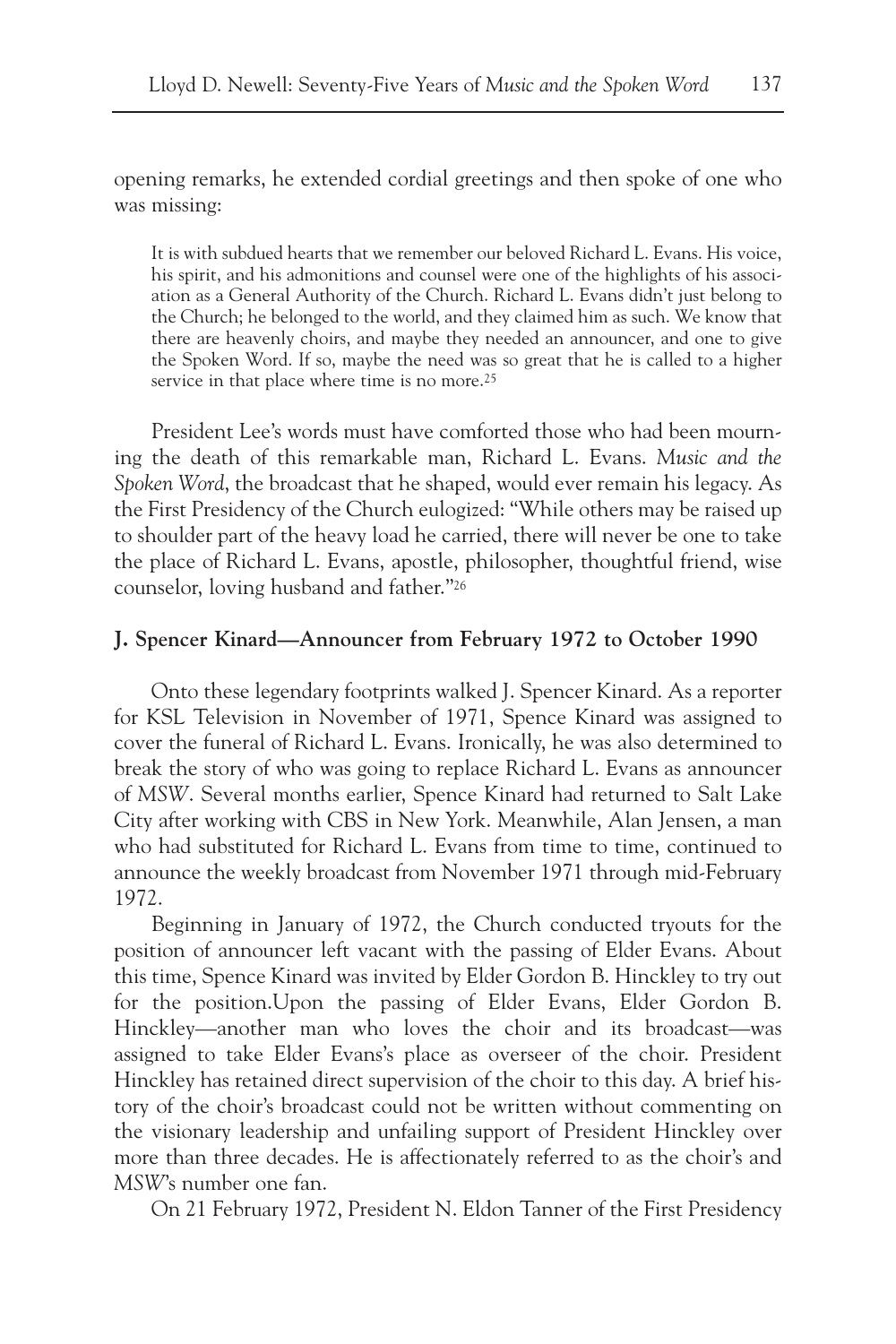

*Lloyd D. Newell, CBS news anchor Walter Cronkite, and J. Spencer (Spence) Kinard, 15 December 2002. Cronkite was the guest narrator for the Mormon Tabernacle Choir's Christmas 2002 Christmas program. Kinard narrated* Music and the Spoken Word *for eighteen years (1972-1990}. Newell has been the voice of* Music and the Spoken Word *for the past fourteen years. Photograph courtesy of Lloyd D. Newell.*

extended the call to Spence Kinard to be the new announcer for *MSW*. The following Sunday, Spence was given a blessing by President Tanner, introduced to the choir, and began the weekly announcing assignment. President Tanner encouraged him with these words: "Spence, we don't want you to start over, we want you to pick up where Richard Evans left off." It was a frightening thought for thirty-one-year-old Spence Kinard. He knew he could not fill Richard L. Evans's shoes; he could only do his personal best, relying on inspiration and divine help.

A few months after becoming the official announcer, Spence Kinard took on additional responsibilities in his professional life. He was promoted to be news director of the ever-growing KSL television station. For the first few years, he, like his predecessor, continued to write the Spoken Word message every week. Then, the inspired idea was born to invite other writers into a rotation and to turn production over to Bonneville Communications.27 The system of multiple writers submitting scripts remains in effect to this day. I write messages regularly, and a few other writers submit scripts. Then, Craig Jessop (musical director of the choir), staff at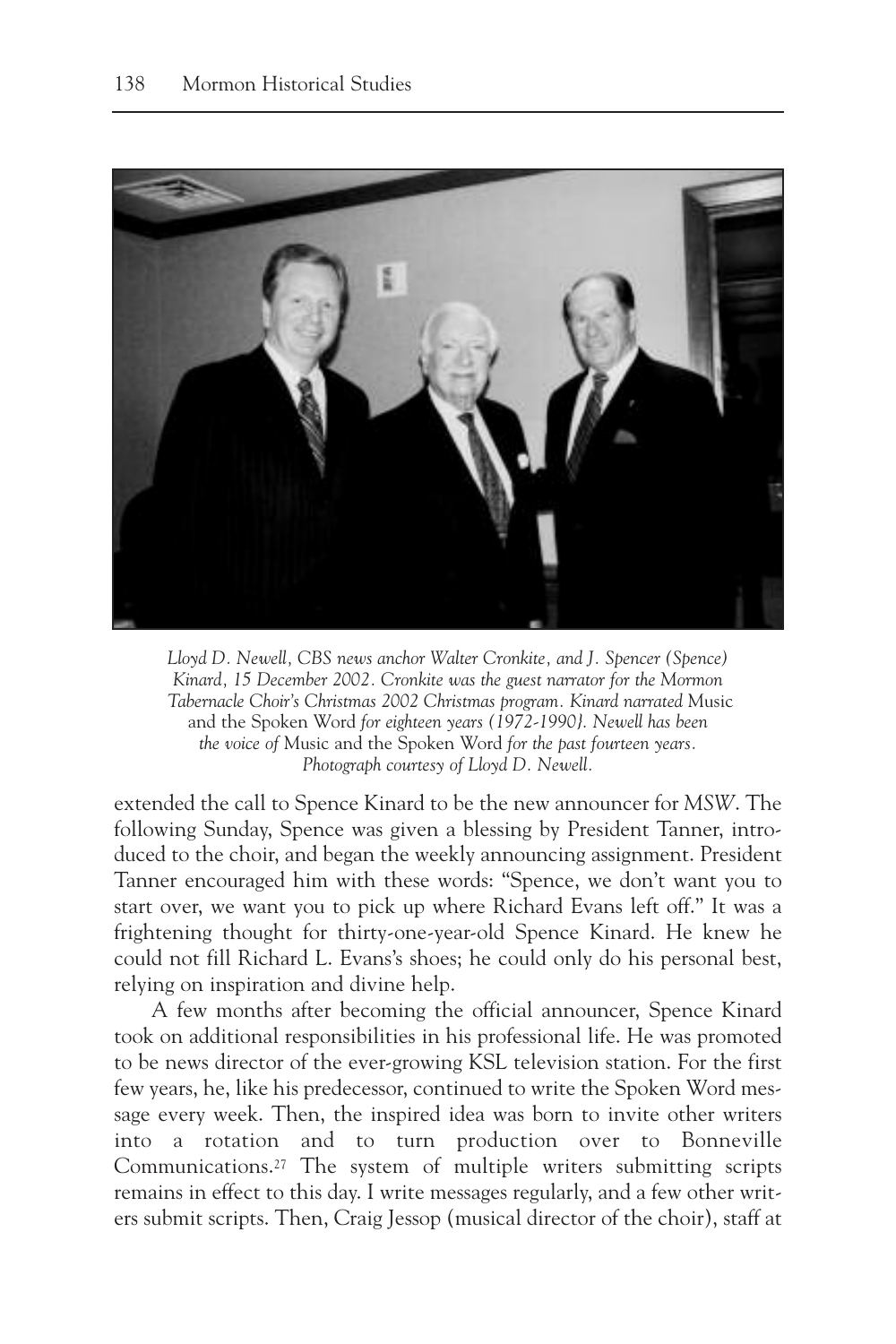Bonneville Communications, and I oversee and edit them.

During Spence Kinard's eighteen years of service, *MSW* continued to be a national treasure, more awards were received, and, as broadcast outlets expanded across the country, more stations began to carry the program.

# **Lloyd D. Newell—Announcer from November 1990 to Present**

In November of 1990, I began serving as the announcer of *MSW* on what I thought would be a temporary basis. Several months earlier, I had been asked to audition for the position of Spence Kinard's backup. When I began announcing the program, I was told by the choir president to serve "until further notice." In the meantime, they would open the position for Church-wide auditions. Hundreds of people applied, and more than seventy-five formally auditioned in front of the camera. All the while, I continued to do the weekly announcing. In January of 1992, based on the recommendation of the search committee and a final decision by President Gordon B. Hinckley, I was officially called (under the direction of President Hinckley) by the president of the choir, Wendell Smoot, and set apart to the calling as the "voice of the spoken word and announcer for the Tabernacle Choir."

People both within and outside the Church are always surprised to find out that this is my Church calling—that I am not paid for my service. Like my predecessors, I occasionally receive letters to "Reverend Newell" at addresses such as "Church of the Crossroads of the West." Most think that this is my full-time job. I explain that, like members of the choir, I serve as an unpaid volunteer and that our program is meant to inspire and uplift through music and message. This is not our "LDS worship service"; it's not a sacrament meeting. It's an inspirational program of music and message to feed a spiritually hungry world. Frequently, it prompts a desire for more information about who we are and what the teachings of the Church are; always, it creates goodwill and builds bridges of understanding, respect, and appreciation.

In various halls and in different languages, *MSW* has been broadcast away from the Tabernacle at locations from San Diego to New York City with more than a score of U.S. cities in between. It has been sent over satellite from many locations outside the United States, including Mexico, Germany, Canada, England, New Zealand, Australia, Hungary, Austria, and Israel. I will never forget giving the Spoken Word from the BYU Jerusalem Center on the Mount of Olives, delivering the Spoken Word from Royal Albert Hall in London, broadcasting from the Kennedy Center in Washington, D.C., or participating in the amazing Palau de la Musica in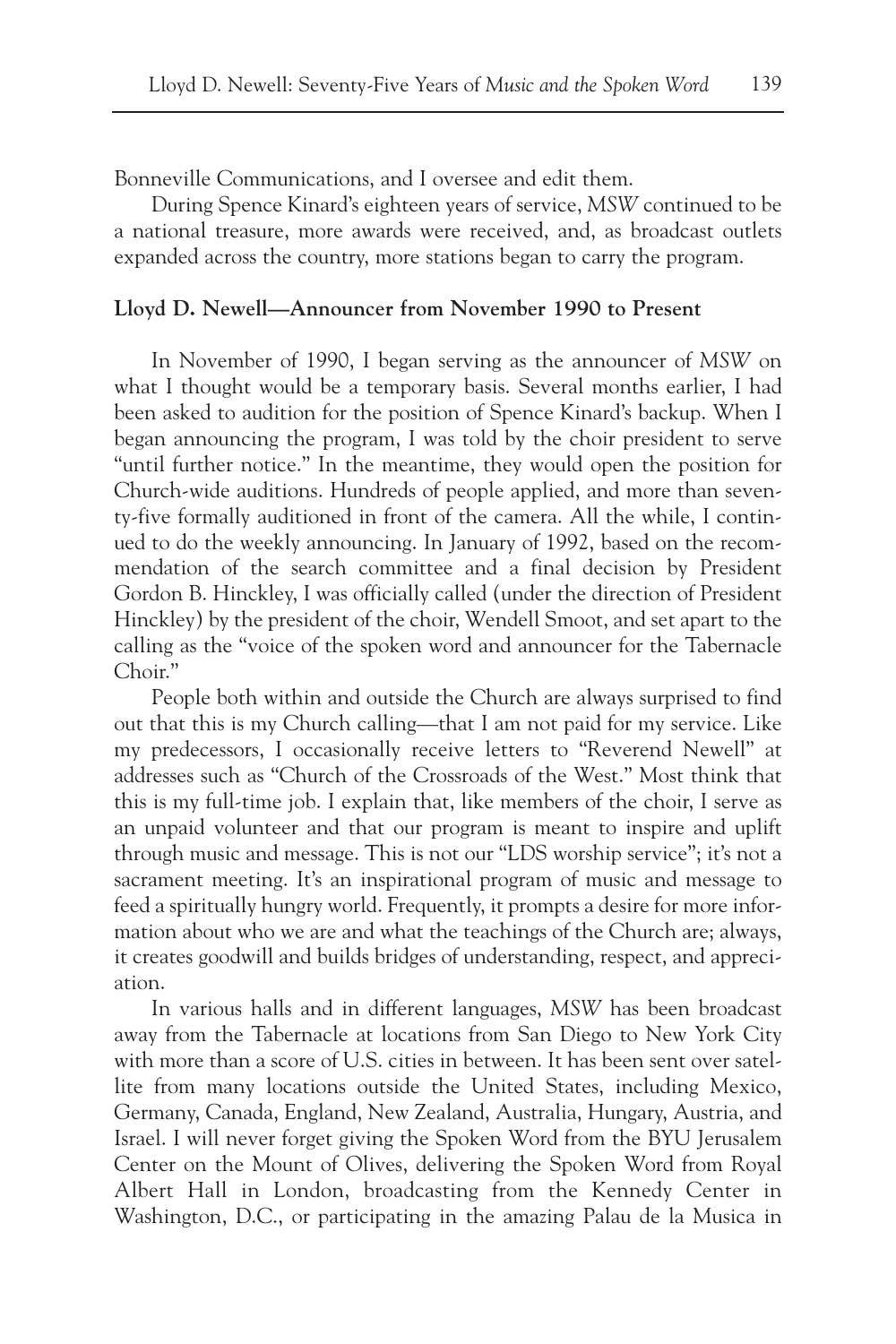Barcelona, Spain—to name just a few. The highlights never end when associated with the Tabernacle Choir, and, I believe, the best is still ahead of us. The broadcast has originated from World Fairs around the world, including Montreal, Toronto, San Antonio, Seattle, San Diego, and Chicago. In 2002, the choir leadership entered into an unprecedented, joint arrangement with Bonneville Communications to produce, market, and distribute the program. A wonderful, synergistic teamwork occurs as the choir leadership and Bonneville work together in the design and production of the program.

In the short fourteen years of my association with the choir and its broadcasts, I have seen how one year builds upon the next. The choir continues to receive more and more recognition, winning countless awards over its seventy-five years. In November 2003, the choir received the National Medal of Arts (the nation's highest award for the arts) from President George W. Bush in an Oval Office ceremony. In April 2004, the choir and its broadcast were inducted into the Hall of Fame of the National Association of Broadcasters. But perhaps its most remarkable award is its longevity. In a world so noisy and full of distraction, *Music and the Spoken Word* is a welcome reprieve, a faithful companion. For all who seek to make their days more meaningful, this program of music and message gently reminds its audience of life's purposes and points to the everlasting things.

All who have been involved with *Music and the Spoken Word* and all who will come after us owe unbounded gratitude to the giants who went before—their names number in the thousands. Always, whether at home in the Tabernacle or abroad in the world, we feel humbly grateful for that legacy and for the honor of participating in its continuing success. We know we are here only for a season, as we extend our offering to the Lord, the Church, and the world. I am certain that I speak for all our predecessors when I extend heartfelt gratitude for the choir and staff, the production and behindthe-scenes people, the administrative help, the Tabernacle facility personnel, and the loyal audience.

Time and again, we host dignitaries or feature celebrities on the program, and so many of them get nostalgic. Famous folk and regular people alike continually say that they grew up listening to this broadcast, imagining what it must be like in the Tabernacle; and almost invariably, they say their experience with the broadcast has been one of the highlights of their lives. For example, in December 2002, Walter Cronkite was the guest narrator for our annual Christmas concerts and for the Sunday morning broadcast. Each evening he spoke to the capacity audience in the Conference Center about fond memories of growing up in Kansas City and listening to the Tabernacle Choir broadcast on an old crystal radio set.

Every Sunday, about two-thirds of the live audience for *Music and the*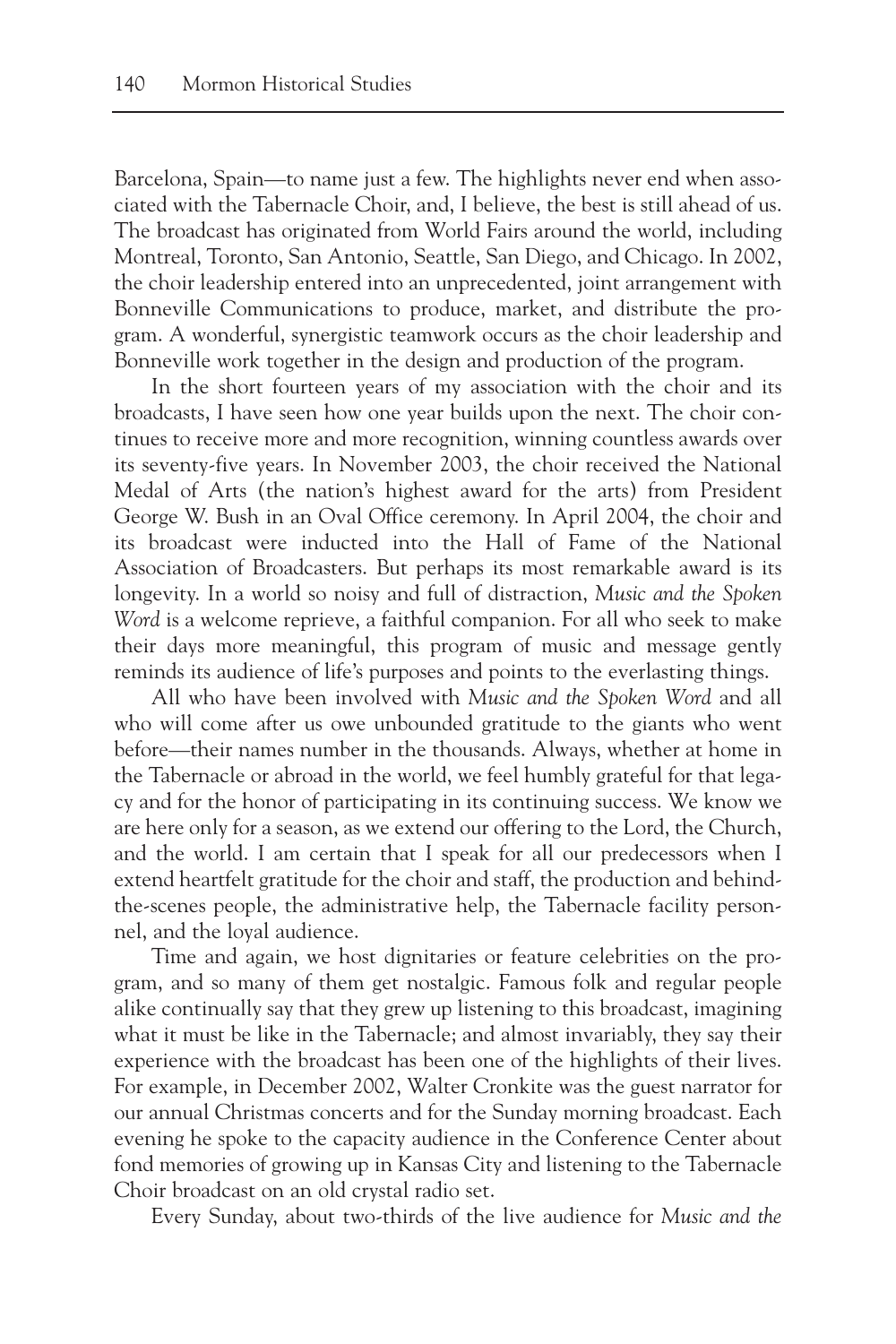

*Lloyd D. Newell giving the* Spoken Word *from the pulpit of the LDS Conference Center, April 2002. Photograph courtesy of Lloyd D. Newell.*

*Spoken Word* raise their hands in response to my question, "Who is here for the first time?" Week after week, people gather from far and wide to see and hear this beloved program, and they want to take what they feel home with them. Through all the ups and downs and the twists and turns of the past seventy-five years of humanity, the essence of this beloved broadcast remains essentially the same: inspirational music and message that lifts hearts, comforts souls, and brings us closer to the Divine.

## **Notes**

1. The author acknowledges the use of Charles J. Calman, *The Mormon Tabernacle Choir* (New York: Harper and Row, 1979); Gerald A. Peterson, *More Than Music: The Mormon Tabernacle Choir* (Provo: Brigham Young University Press, 1979); and Richard L. Evans Jr., *Richard L. Evans: The Man and the Message* (Salt Lake City: Bookcraft, 1973) in the preparation of this article. Parts of this article were published previously in *Messages from Music and the Spoken Word: Richard L. Evans, J. Spencer Kinard, and Lloyd D. Newell* (Salt Lake City: Shadow Mountain and Mormon Tabernacle Choir, 2003); and Lloyd D. Newell, "Richard L. Evans: A Light to the World," in *Out of Obscurity: The LDS*